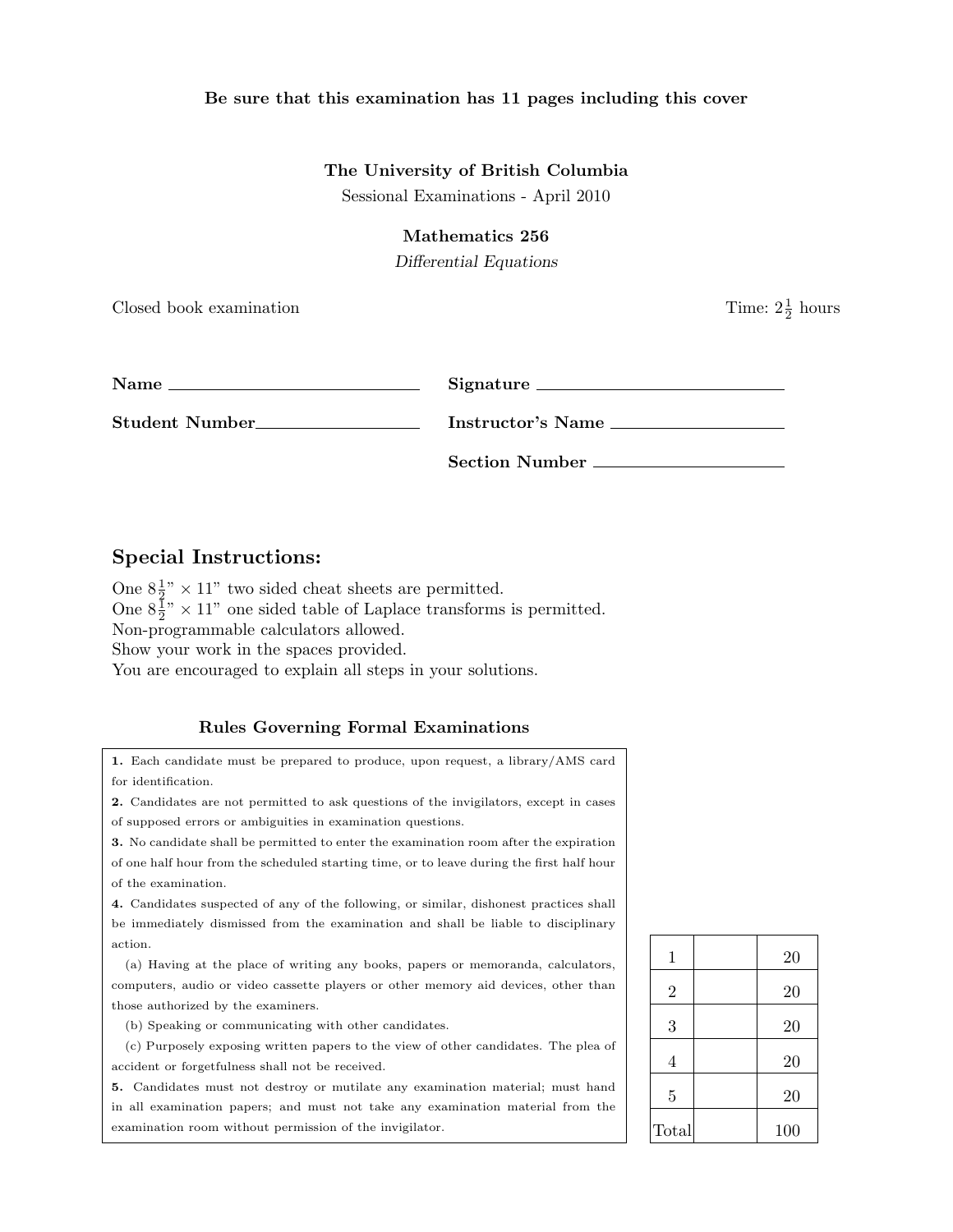Marks

- [20] **1.** The function  $f(x)$  is defined for  $0 \le x \le 2$  by  $f(x) = x(2-x)$ .
	- (a) Sketch the odd and even extensions to  $f(x)$  over the range  $-2 \le x \le 2$ . Would you expect the Fourier sine series to converge to  $f(x)$  faster or slower than the Fourier cosine series? Explain your reasoning in 1-2 sentences.
	- (b) Compute the Fourier sine series to  $f(x)$ .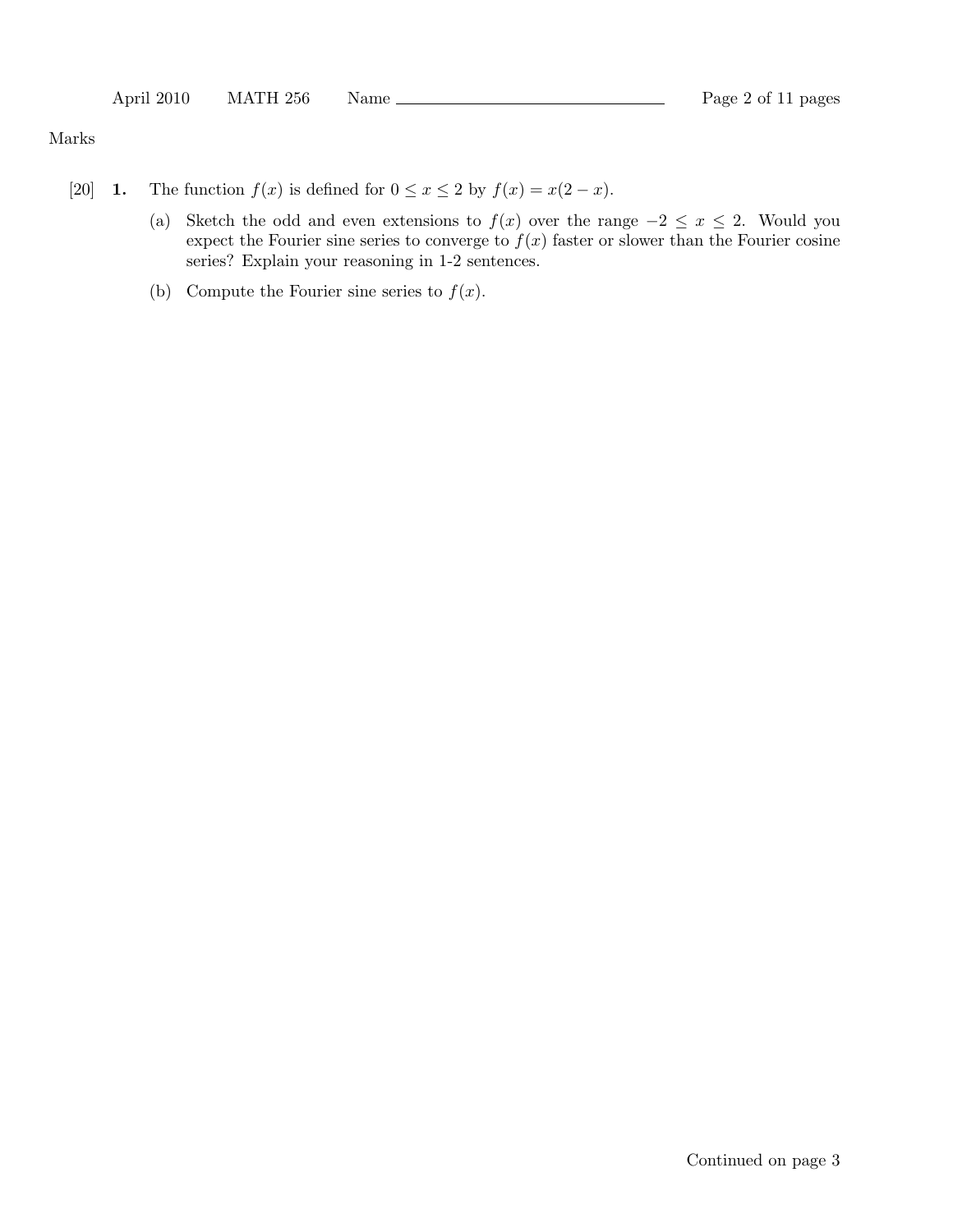(c) Solve the boundary value problem:

$$
u_{xx} + u_{yy} = 0, \quad 0 < x < 2, \quad 0 < y < 1.
$$

subject to  $u(x, 0) = 0$ ,  $u(x, 1) = f(x)$ ,  $u(0, y) = 0$ ,  $u(2, y) = 0$ . Here  $f(x) = x(2 - x)$  as in part (a).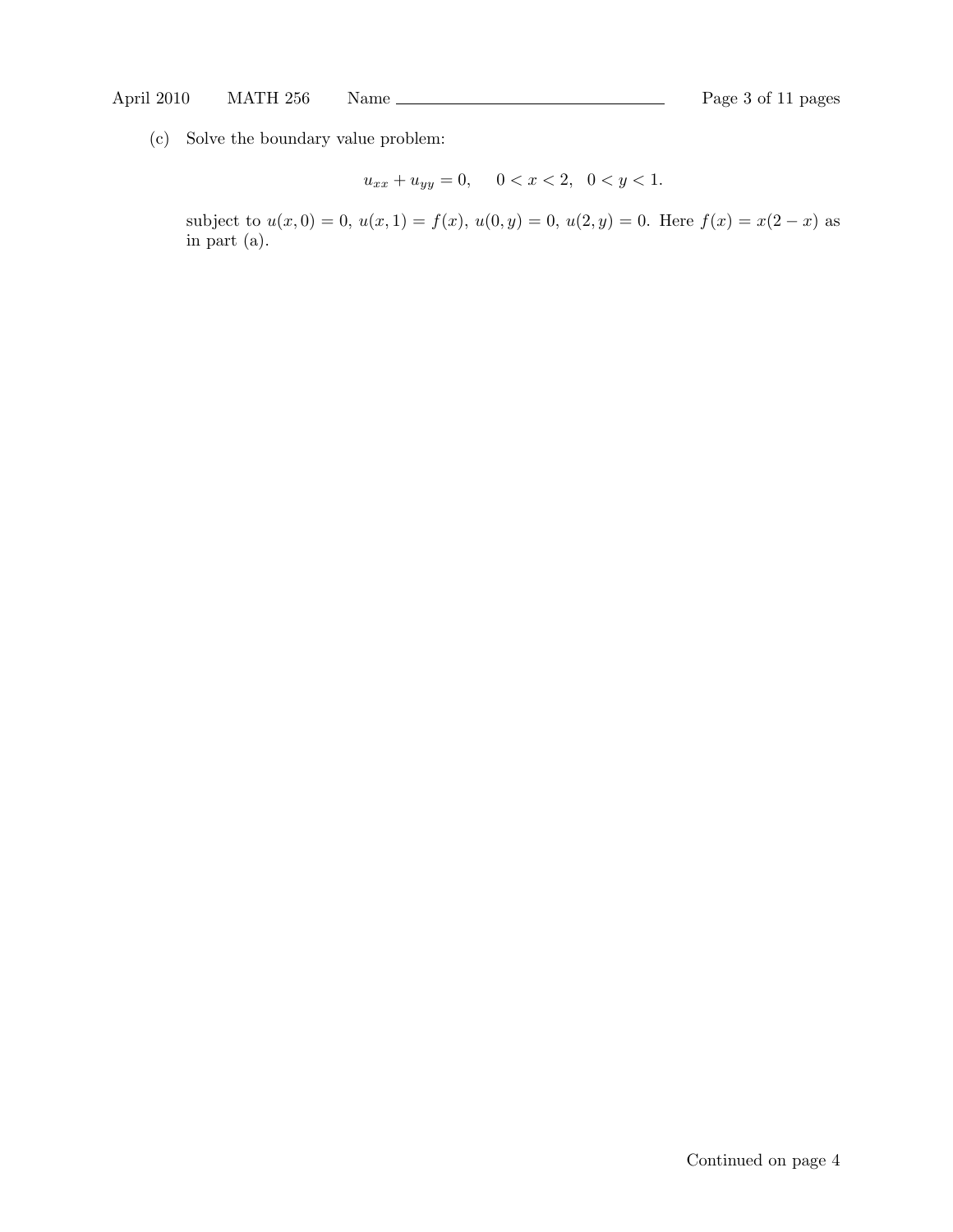## Marks

[20] 2. (a) Find the general solution of the following homogeneous linear system:

$$
\mathbf{x}' = \begin{pmatrix} 1 & -2 \\ 5 & -1 \end{pmatrix} \mathbf{x},
$$

and sketch the phase plane close to  $x = 0$ . Is this point a saddle, a node, a spiral or a centre?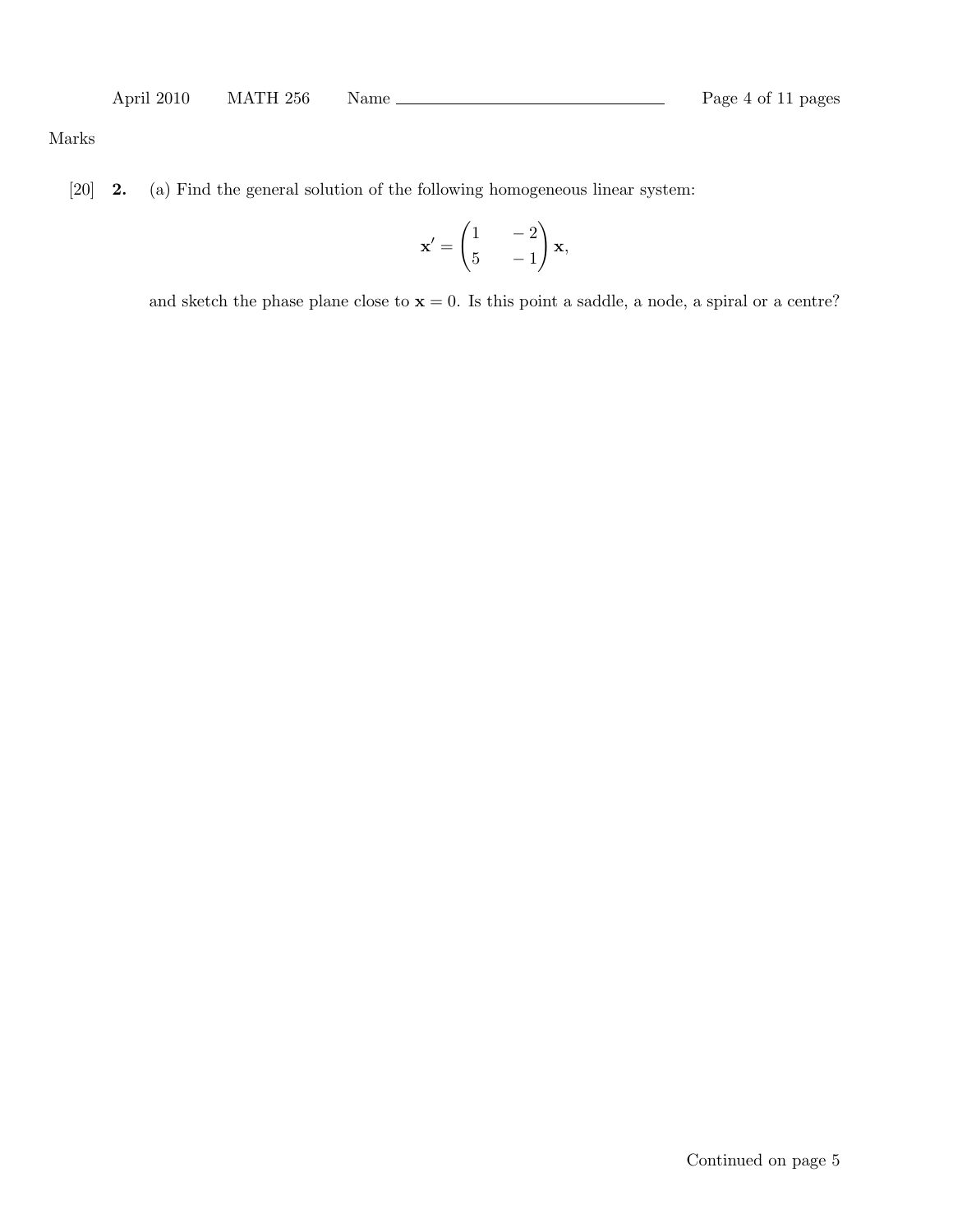(b) Find the solution of the following initial value problem:

$$
\mathbf{x}' = \begin{pmatrix} 1 & -2 \\ 5 & -1 \end{pmatrix} \mathbf{x} + \begin{pmatrix} -e^{-2t} \\ -6e^{-2t} \end{pmatrix}, \quad \mathbf{x}(0) = \begin{pmatrix} 1 \\ 1 \end{pmatrix}.
$$

What is unusual about the initial conditions?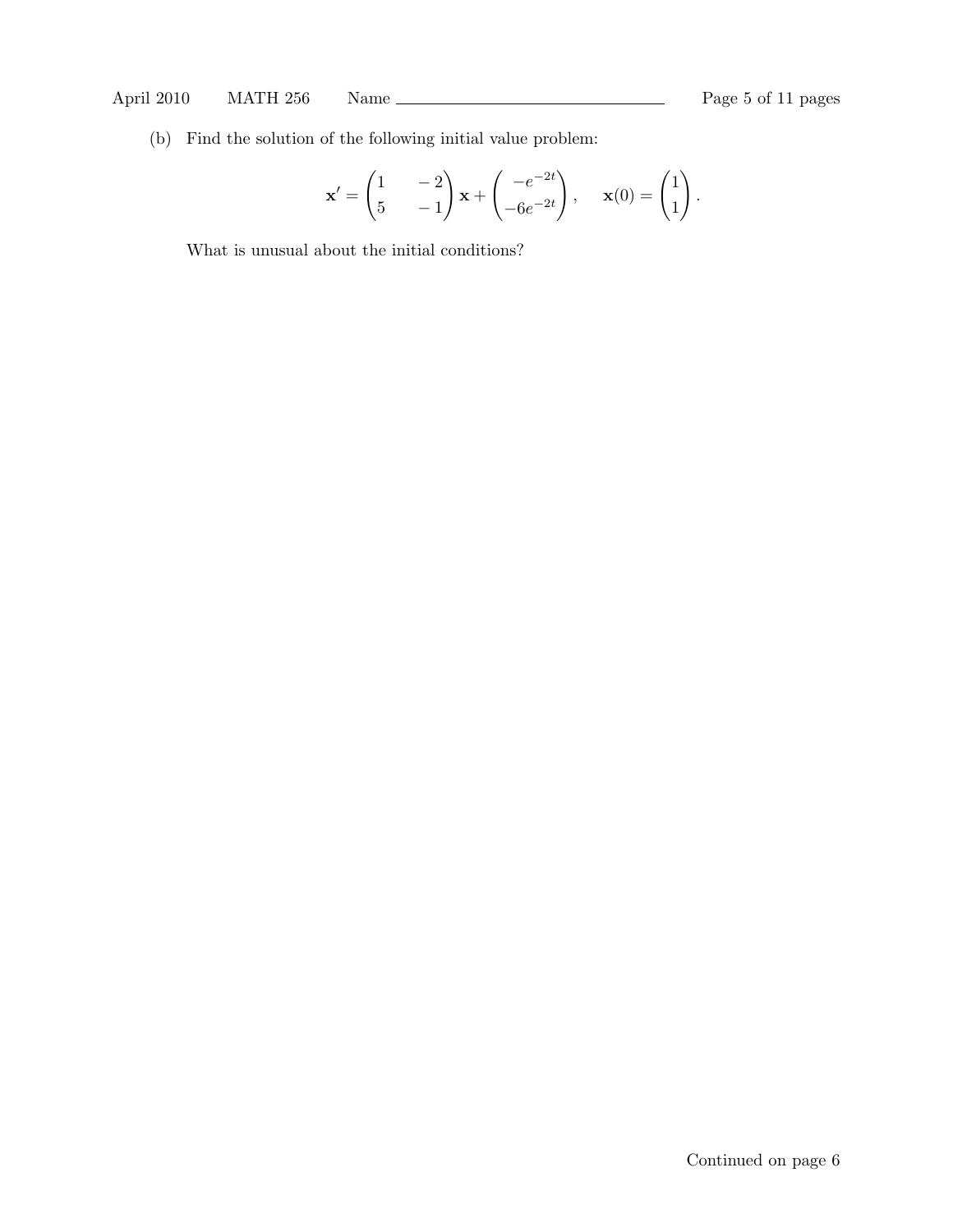[20] 3. (a) Solve the initial value problem:

$$
(t+1)y'(t) + y(t) = -\sin t, \quad y(0) = 1
$$

(b) A forced damped oscillator has equation:

$$
y''(t) + 2y'(t) + 4y(t) = \cos \omega t,
$$

where the forcing frequency  $\omega$  is known to lie in the range  $1 \leq \omega \leq 5$ . Find the general solution and show that as  $t \to \infty$  only part of the general solution remains non-zero. This is called the steady state response of the system.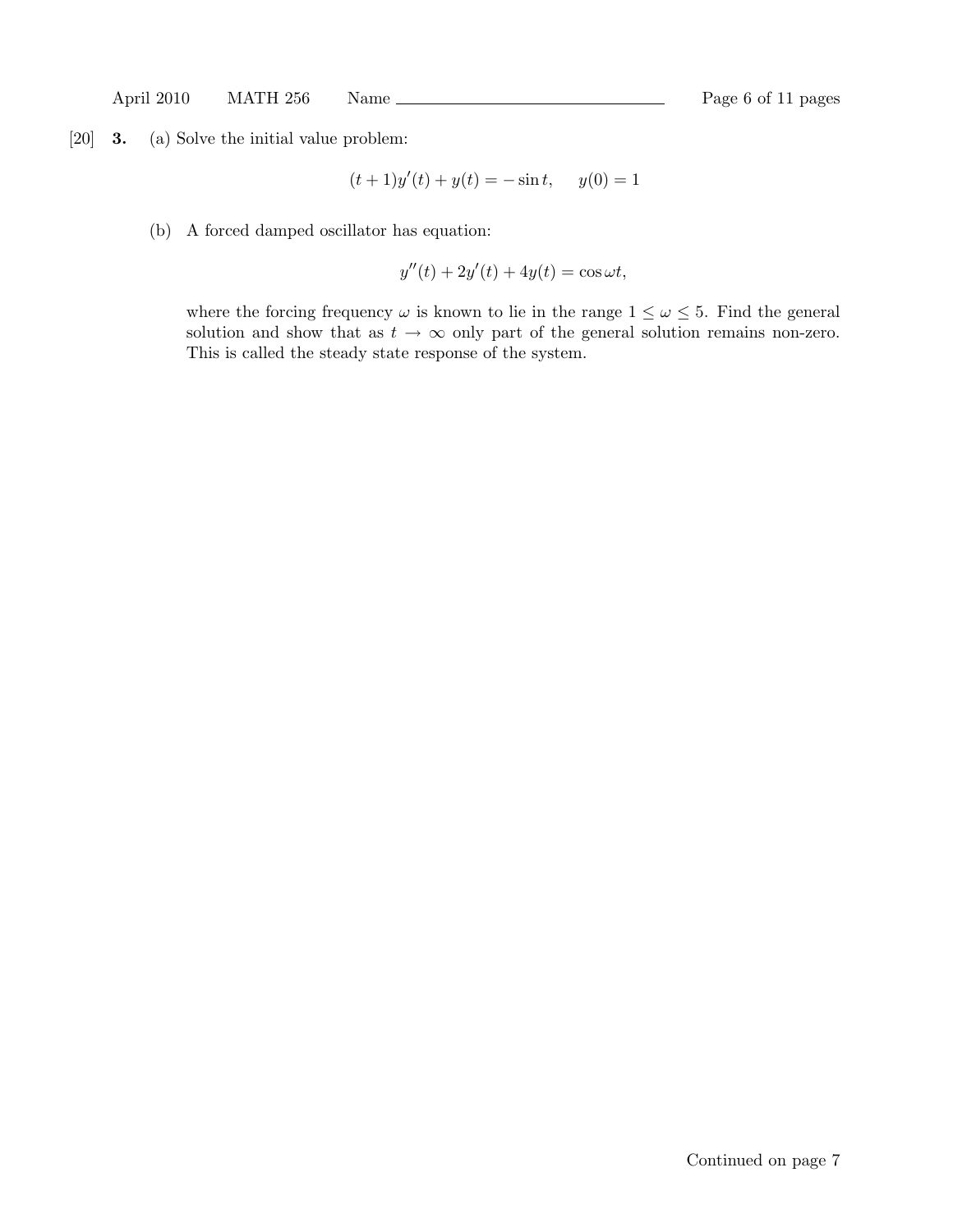(c) Express the steady state response from part (b) in phase-amplitude form:  $y_p(t)$  =  $R\cos(\omega t - \phi_0)$ , showing that the amplitude R depends only on  $\omega^2$ . What value of  $\omega$ within the range  $1 \leq \omega \leq 5$  will maximize the amplitude?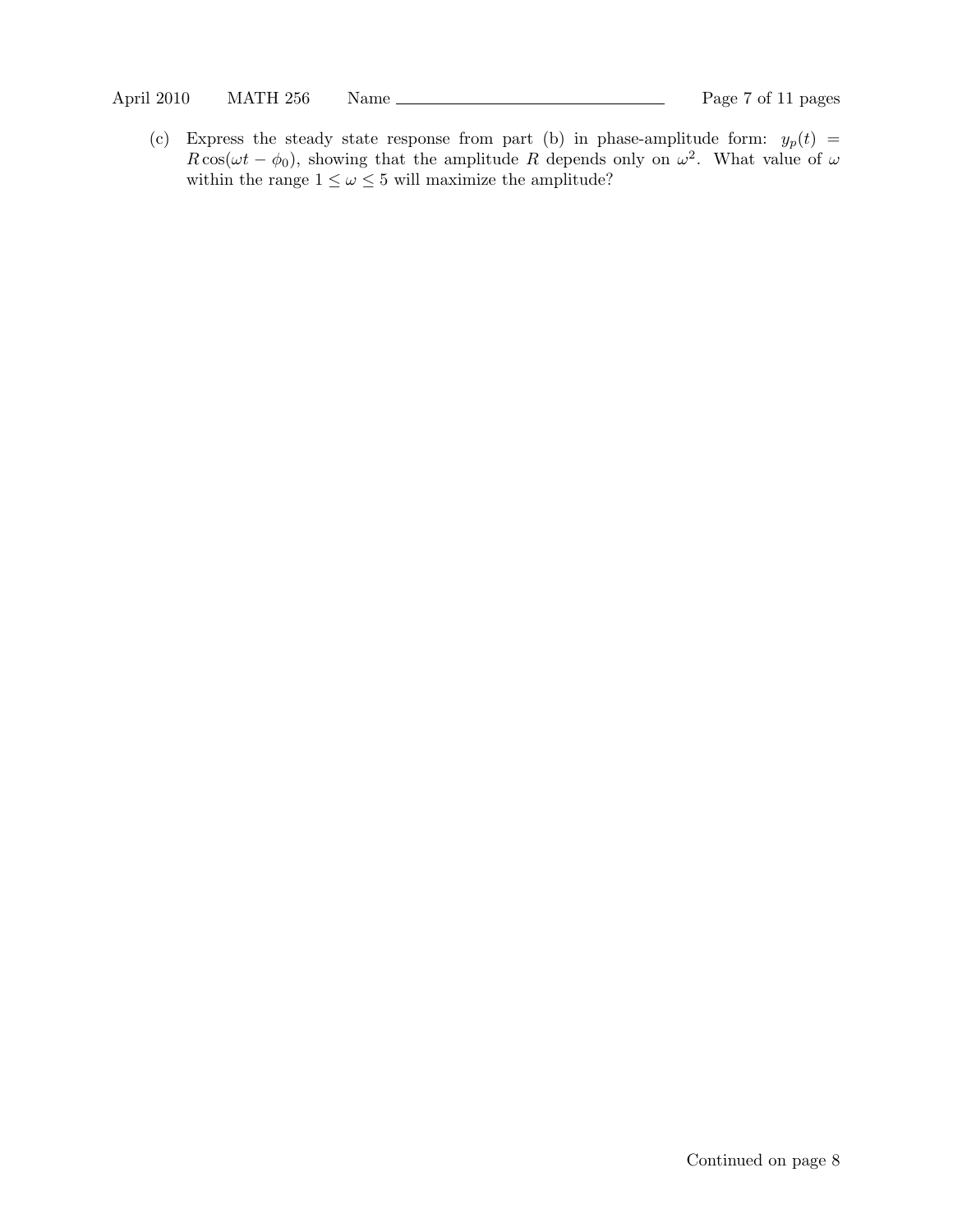[20] 4. Consider the the following initial boundary value problem

$$
u_t = u_{xx} - 2, \quad 0 < x < 2, \ t \ge 0,
$$

subject to the boundary and initial conditions:

$$
u(0,t) = 1, \quad u(2,t) = 1, \quad u(x,0) = 2
$$

- (a) Writing  $u(x, t) = u_s(x) + v(x, t)$  state the problems that are satisfied by the steady state solution,  $u_s(x)$ , and the transient solution  $v(x, t)$ .
- (b) Find the steady state solution,  $u_s(x)$ .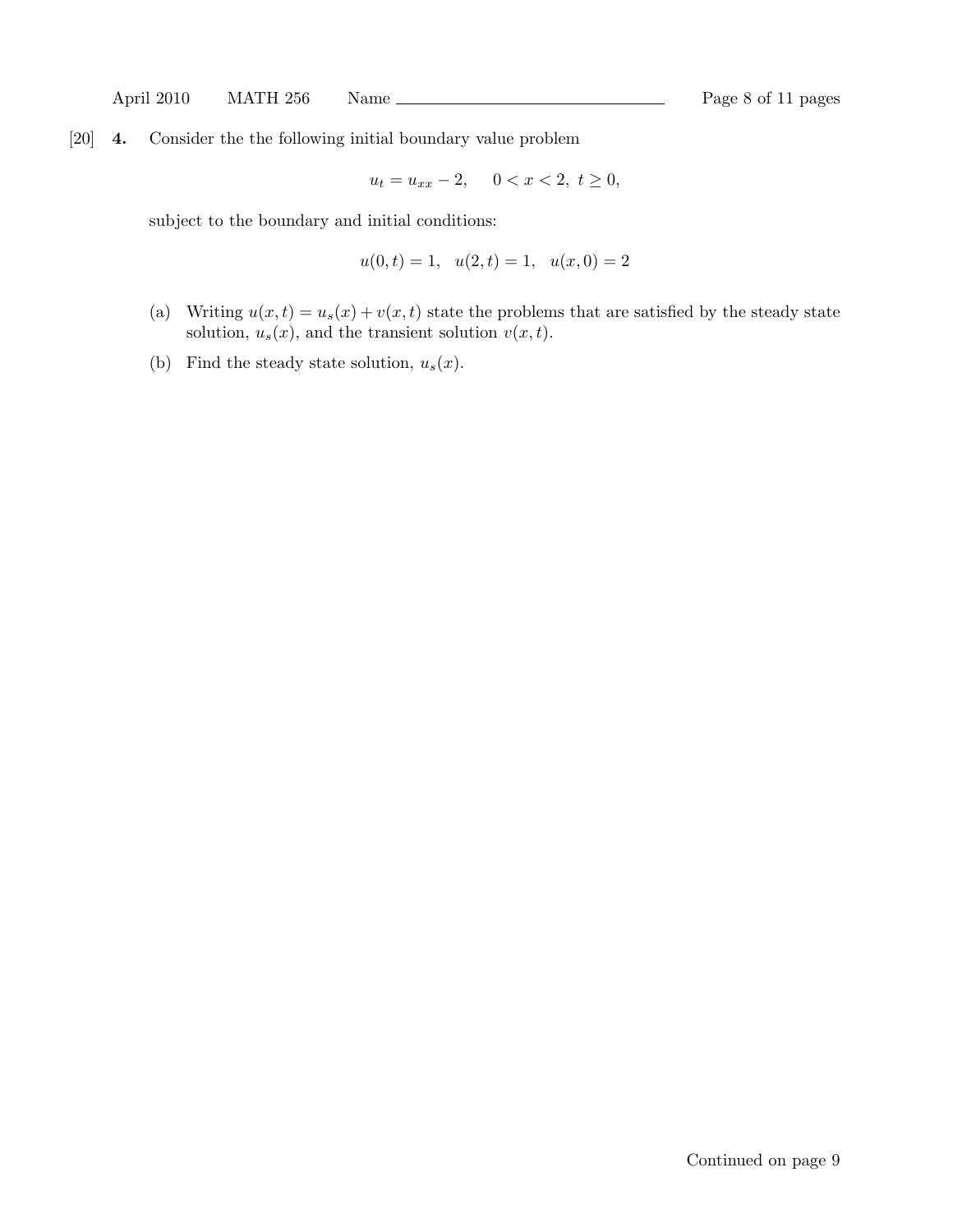- (c) Find the transient solution,  $v(x, t)$  using separation of variables, and hence write down the full solution,  $u(x, t)$ .
- (d) Show that

$$
u(1,t) \to 0
$$
, as  $t \to \infty$ ,

and estimate how large t must be in order for  $|u(1,t)| < 0.01$ .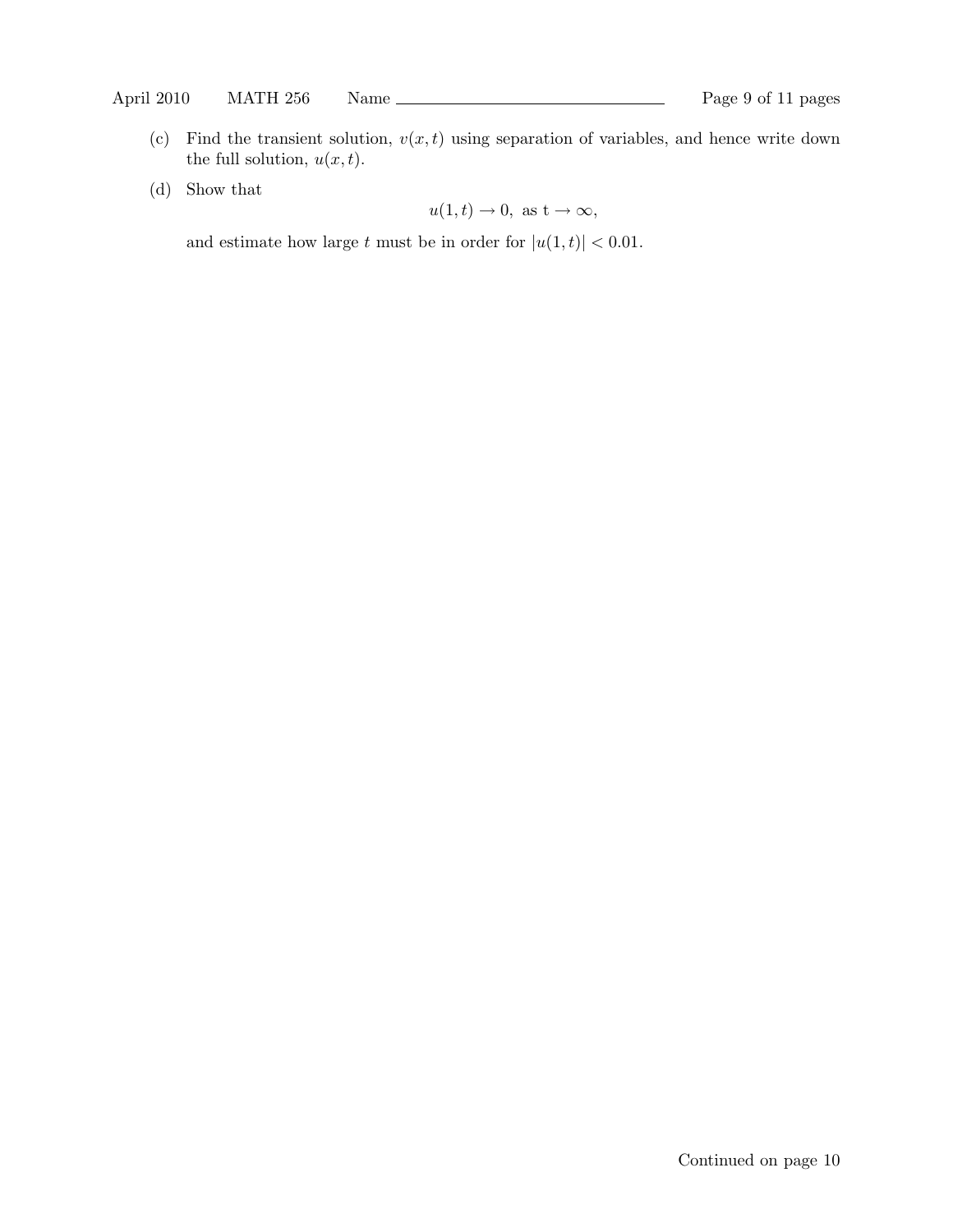- [20] 5. (a) Find the Laplace transform of  $f(t) = t \sin t$ .
	- (b) Find the inverse Laplace transform of

$$
F(s) = \frac{5s + 10}{s^2 + s - 6}
$$